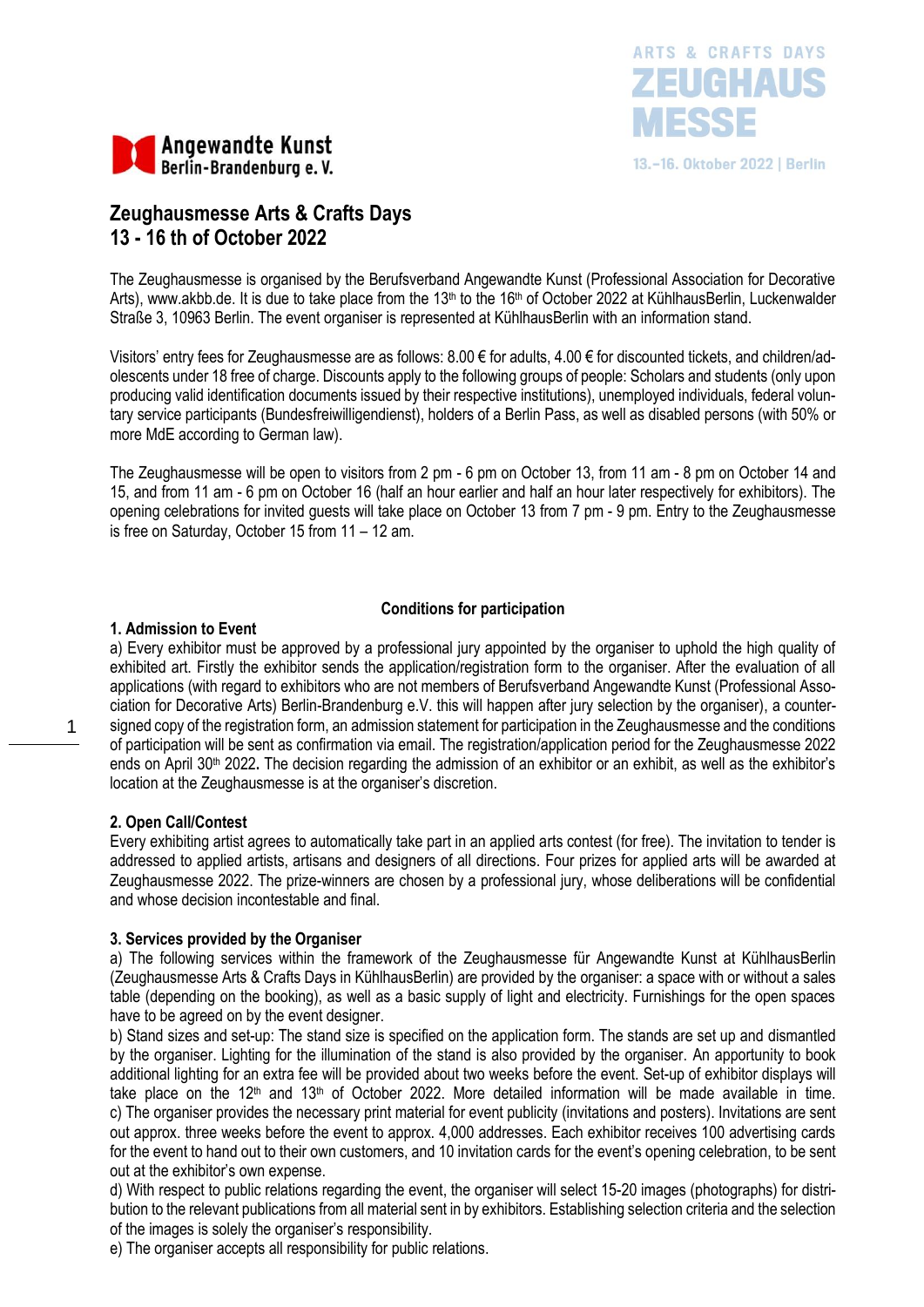



### **4. Services provided by Exhibitor**

a) After admission to the event the exhibitor agrees to pay a participation fee (for itemized prices, see registration form). This amount is payable within 14 days after receipt of the invoice. If the participation fee has not been credited to the organiser's account within this period, the organiser reserves the right to cancel the contract and exclude the exhibitor from the Zeughausmesse.

b) The exhibitor provides all materials needed for the preselection process and for public relations (which will include advertising on social media such as Instagram and Facebook). Photographs are to be sent as .jpg, 300 dpi, with a minimum size of 2126 x 1535 pixels. All materials/advertising media handed over to the organiser are only to be used for the specific purpose agreed in this contract. For further or different uses the exhibitor's prior consent is required.

#### **5. Sales regulations/ Publicity**

In view of the professional character of the event the direct sale of exhibits or objects from the exhibition stand is specifically welcomed.

In order to preserve the over-all image of the event and to protect the exhibitors from improper actions, the following advertising measures are not permitted:

- The distribution of printed papers in the corridors of KühlhausBerlin.

- Acoustic and optic performances without prior registration and permission.

- Events during the opening times within and outside the event venue.

#### **6. Regulations for Organizing/Managing the Zeughausmesse**

a) Set-up of exhibitor displays:

Set-up of exhibitor displays will take place (and must be completed) on the  $12<sup>th</sup>$  and  $13<sup>th</sup>$  October 2022. More detailed information will be made available in due time. The prize-giving jury will begin their walkabout at about 2 pm on the  $13<sup>th</sup>$ of October. Gates will bbe officially opened to the public at 2 pm on the  $13<sup>th</sup>$  of October 2022.

b) Delivery:

 $\mathfrak{D}$ 

Exhibitors will receive relevant information regarding displays and delivery of exhibition pieces at KühlhausBerlin in due time.

c) Storage of containers and packaging:

Exhibitors will receive relevant information regarding storage space for their packaging materials and/or additional exhibition pieces in time.

d) Fire safety regulations:

We would like to draw your attention to the fire safety regulations for KühlhausBerlin. Neither the stands themselves, nor the materials below the stands must be made from flammable materials. Any stands brought in by the exhibitors themselves made of flame retarding materials have to be accompanied by a manufacturer's certificate regarding 'Brandschutzklasse B1' (Fire Safety Category B1) which has to be presented to the KühlhausBerlin fire safety officers. This means in practical terms: Any metals, glass and stone (A1) are considered safe without certificate. Wood & textiles are only admissible with a B1 treatment and certificate. Carton, paper and polystyrene (even as a doll/dummy) are absolutely banned. The packaging materials needed for items sold can only be stored in small quantities under the table in a non-flammable container with a lid.

A general smoking ban applies in the entire building of the KühlhausBerlin.

Emergency exits, as well as access to fire extinguishers and smoke detectors may not be obstructed, covered or blocked in any way.

e) Dismantling:

Dismatling of displays will take place after the end of the fair on the 16<sup>th</sup> of October 2022 from 6 pm on. It is not possible to begin before 6 pm.

#### **7. House rules**

The organiser is entitled to effect the removal from a stand of an exhibit whose exhibition is not compatible with the exhibition programme. Advertising either for political or philosophical purposes is not permitted. In case of grave violations against the conditions of participation, the organiser is entitled to have a display closed down or an exhibitor evicted.

The organiser is responsible to executes the house rules at KühlhausBerlin within the framework of the event. Besides the house rules of the KühlhausBerlin, which can be viewed at the information stand at Zeughausmesse, the following rules apply, in particular: